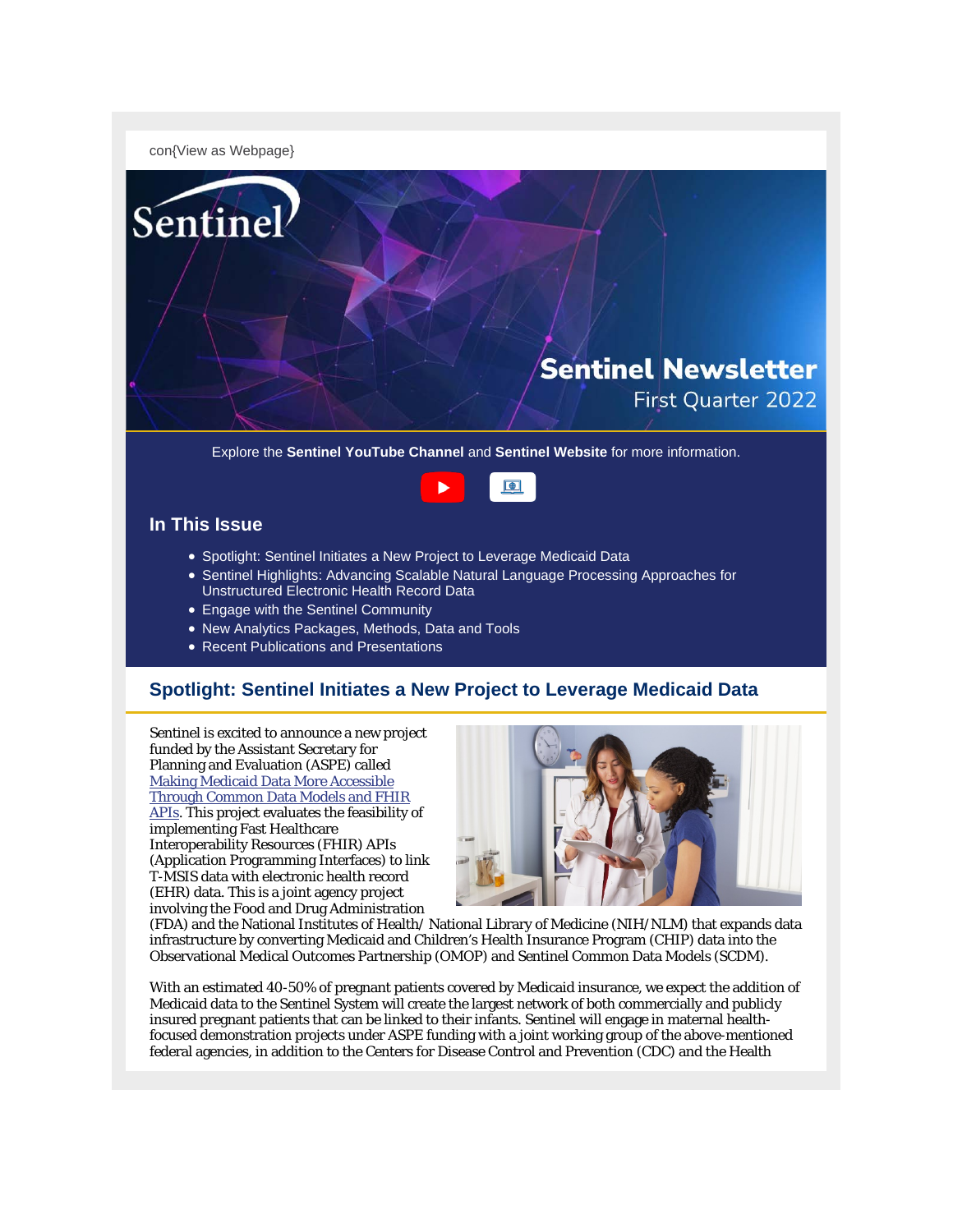Resources and Services Administration (HRSA). Sentinel has invited participation of a Technical Expert Panel to provide guidance for these projects.

# **[FACT OR MYTH?](https://www.sentinelinitiative.org/methods-data-tools/software-packages-toolkits/making-medicaid-data-more-accessible-through-common)**

[Sentinel is assessing the feasibility of linking Transformed Medicaid Statistical](https://www.sentinelinitiative.org/methods-data-tools/software-packages-toolkits/making-medicaid-data-more-accessible-through-common)  [Information System \(T-MSIS\) data with electronic health record \(EHR\) data.](https://www.sentinelinitiative.org/methods-data-tools/software-packages-toolkits/making-medicaid-data-more-accessible-through-common) **Click here** [to find the answer.](https://www.sentinelinitiative.org/methods-data-tools/software-packages-toolkits/making-medicaid-data-more-accessible-through-common)

## **Sentinel Highlights: Advancing Scalable Natural Language Processing Approaches for Unstructured Electronic Health Record Data**



In the decade since the launch of Mini-Sentinel, the biomedical research community has demonstrated the benefits of marshalling unstructured clinical data to better understand disease etiology and improve care delivery. Often referred to as precision phenotyping, advanced analytic methods are being applied to structured and unstructured EHR data to characterize the timing, severity, and complexity of patients' health conditions. This prior work to characterize patients' health conditions suggests that harnessing ubiquitous, unstructured EHR data is beneficial for generating information on populations, exposures, health outcomes

of interest, and covariates, which can help achieve Sentinel's medical product safety surveillance objectives, in general, and surveillance efforts in response to the COVID-19 pandemic, in particular.

In response to the pandemic, the FDA Sentinel System has focused on addressing the following questions:

- How can the Sentinel System be optimally utilized to conduct post-market surveillance on the safety and effectiveness of COVID-19 treatments?
- Which health outcomes of interest of COVID-19 disease, and COVID-19 treatments, merit close monitoring using the Sentinel system?
- What outcomes must be measured to assess treatment effectiveness?
- Which covariates and comorbid conditions must be measured to enhance inference based on observational studies?
- Which of these outcomes and covariates can be better, or solely, captured from unstructured EHR data?
- How can unstructured EHR data be leveraged to answer important questions about the pandemic?
- How can FDA utilize the Sentinel System to prepare for the next pandemic?

Methods that are developed through the demonstration project will help advance medical product surveillance through the following objectives:

- **Objective 1:** Identify Study Populations in addition to using structured diagnosis codes and laboratory results, we will develop methods and algorithms to identify relevant COVID-19 positive patient populations from unstructured EHR data.
- **Objective 2:** Extract Select Clinical Features to address Sentinel Active Risk Identification and Analysis (ARIA) sufficiency needs and demonstrate the viability of this approach, we will develop methods and algorithms to capture a select subset of COVID-19-relevant clinical features (exposures, health outcomes of interest (HOIs), and covariates) from unstructured EHR data sources.
- **Objective 3:** Evaluation to assess the benefits of utilizing unstructured data, we will compare results of using structured data only versus structured + unstructured data for identifying study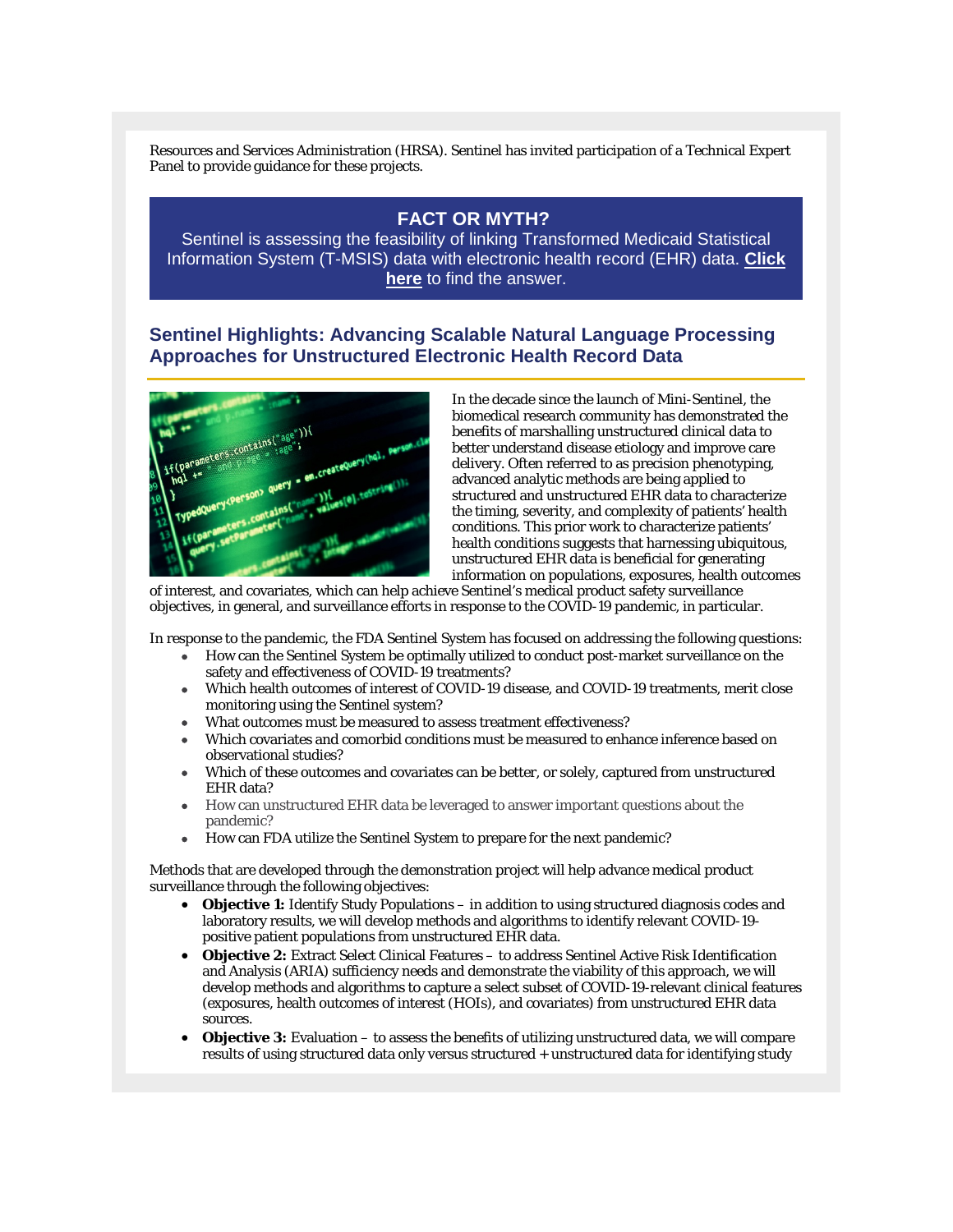populations and capturing sample features in each ARIA category (population, exposure, outcome, covariates).

## **Engage with the Sentinel Community**

### **[The 2022 Sentinel Innovation and Methods Seminar Series](https://www.sentinelinitiative.org/news-events/meetings-workshops-trainings/2022-sentinel-innovation-and-methods-seminar-series)**

The Sentinel Innovation and Methods Seminar Series features presentations by leading experts and innovators on topics related to the work of the Innovation Center (IC) and the Sentinel Operations Center (SOC). The Seminar Series utilizes emerging technologies such as feature engineering, natural language processing, advanced analytics, and data interoperability to improve Sentinel's capabilities.

#### **Past Seminars:**

#### **Upcoming Seminar:**

- [Do All Roads Lead to FHIR?](https://www.sentinelinitiative.org/news-events/meetings-workshops-trainings/do-all-roads-lead-fhir-imagining-fhir-meta-common-data)  [Imagining FHIR as a Meta-](https://www.sentinelinitiative.org/news-events/meetings-workshops-trainings/do-all-roads-lead-fhir-imagining-fhir-meta-common-data)[Common Data Model for Research](https://www.sentinelinitiative.org/news-events/meetings-workshops-trainings/do-all-roads-lead-fhir-imagining-fhir-meta-common-data)
- An Introduction to Negative [Control and Proximal Causal](https://www.sentinelinitiative.org/news-events/meetings-workshops-trainings/introduction-negative-control-and-proximal-causal-learning)  **[Learning](https://www.sentinelinitiative.org/news-events/meetings-workshops-trainings/introduction-negative-control-and-proximal-causal-learning)**
- [Synthetic Data to Support](https://www.sentinelinitiative.org/news-events/meetings-workshops-trainings/synthetic-data-support-reproducible-clinical-research)  [Reproducible Clinical Research:](https://www.sentinelinitiative.org/news-events/meetings-workshops-trainings/synthetic-data-support-reproducible-clinical-research)  [Opportunities and Challenges](https://www.sentinelinitiative.org/news-events/meetings-workshops-trainings/synthetic-data-support-reproducible-clinical-research)
- [Inverse Probability of Exposure](https://www.sentinelinitiative.org/news-events/meetings-workshops-trainings/inverse-probability-exposure-and-censoring-weights)  [and Censoring Weights for](https://www.sentinelinitiative.org/news-events/meetings-workshops-trainings/inverse-probability-exposure-and-censoring-weights)  [Marginal Structural Models](https://www.sentinelinitiative.org/news-events/meetings-workshops-trainings/inverse-probability-exposure-and-censoring-weights)

The following seminar will occur on Monday, March 28, 2022 at 12:00pm EST:

### **[REGISTER:](https://partners.zoom.us/webinar/register/WN_hWAOqbxKRt-8DR-lkmD3Og)**

[Data Leakage Due to Care Provided](https://partners.zoom.us/webinar/register/WN_hWAOqbxKRt-8DR-lkmD3Og)  [Outside of the Study Electronic Health](https://partners.zoom.us/webinar/register/WN_hWAOqbxKRt-8DR-lkmD3Og)  [Record System: Potential Biases and](https://partners.zoom.us/webinar/register/WN_hWAOqbxKRt-8DR-lkmD3Og)  **[Solutions](https://partners.zoom.us/webinar/register/WN_hWAOqbxKRt-8DR-lkmD3Og)** 

Visit the [Sentinel Meetings, Workshops, & Trainings page](https://www.sentinelinitiative.org/news-events/meetings-workshops-trainings) to view past seminars, webinars, and workshops and to register for upcoming events in 2022.

### **[2022 Community Building and Outreach Center Webinar Series](https://www.sentinelinitiative.org/news-events/meetings-workshops-trainings/2022-sentinel-community-building-and-outreach-center)**

On January 19, 2022, the Sentinel Community Building and Outreach Center (CBOC) hosted a webinar on how Health Advocates can use publicly available resources on the Sentinel website. The webinar provided an overview of the Sentinel System, explained how the Sentinel System protects health data, and how to navigate the **Sentinel website**. The webinar reviewed how to find recent publications, presentations, reports of drug safety assessments, and training and workshop materials. The goal of this webinar is to enhance Health Advocates' awareness and understanding of Sentinel. Please click the link below to access the webinar recording.

> **[WATCH:](https://www.youtube.com/watch?v=KpO-0dR1VQY)** An Overview of the Sentinel [Website for Health Advocates Webinar](https://www.youtube.com/watch?v=KpO-0dR1VQY)

# **New Analytic Packages, Methods, Tools and Reports**

### **Methods Projects:**

#### • [Data Quality Review and Characterization Programs](https://www.sentinelinitiative.org/methods-data-tools/sentinel-common-data-model/data-quality-review-and-characterization-programs)

The SOC created a set of data quality review and characterization programs to ensure that the Sentinel Distributed Database (SDD) meets reasonable standards for data transformation consistency and quality and that the SDD data meets expectations needed for a distributed health data network.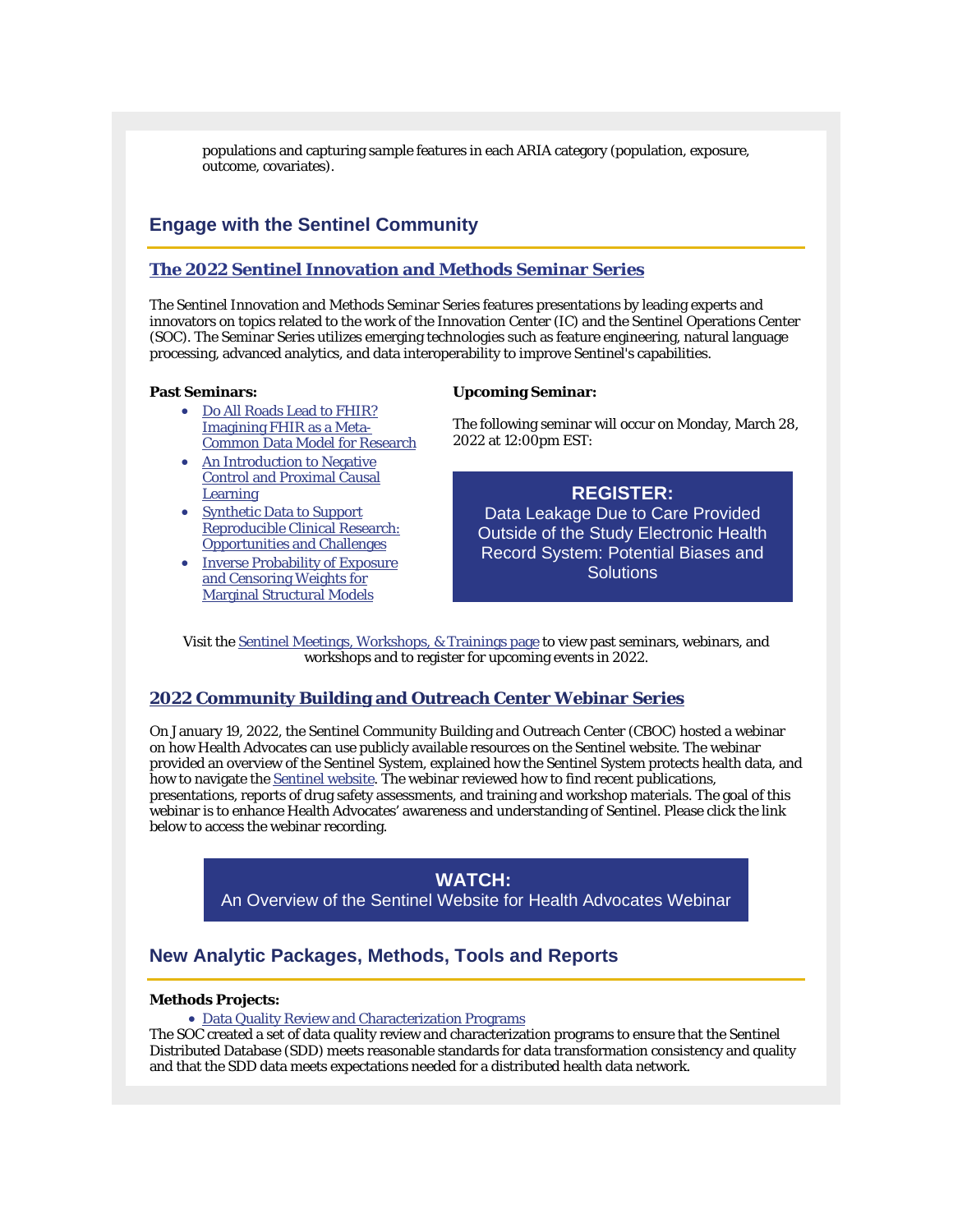• [Development and Illustration of a Framework for Conducting Nonrandomized Studies of](https://www.sentinelinitiative.org/methods-data-tools/methods/development-and-illustration-framework-conducting-nonrandomized-studies) [Medication Safety and Effectiveness Using Healthcare Databases](https://www.sentinelinitiative.org/methods-data-tools/methods/development-and-illustration-framework-conducting-nonrandomized-studies)

This project will develop a causal inference framework for safety and effectiveness evaluations of medical products that leverage claims data alone or in combination with EHR data.

#### **Tools:**

- [Routine Querying System](http://sentinelinitiative.org/methods-data-tools/routine-querying-tools/routine-querying-system)
- [Sentinel Routine Querying System Reporting Tool](https://www.sentinelinitiative.org/methods-data-tools/routine-querying-tools/sentinel-routine-querying-system-reporting-tool)

#### **Reports:**

- [Bleeding Events and Venous Thromboembolism \(VTE\) following Enoxaparin Use: A Descriptive](https://www.sentinelinitiative.org/studies/drugs/individual-drug-queries/bleeding-events-and-venous-thromboembolism-vte-following)  [Analysis](https://www.sentinelinitiative.org/studies/drugs/individual-drug-queries/bleeding-events-and-venous-thromboembolism-vte-following)
- [Tofacitinib, Disease-Modifying Anti-Rheumatic Drugs \(DMARDs\) and Tumor Necrosis Factor](https://www.sentinelinitiative.org/studies/drugs/individual-drug-queries/tofacitinib-disease-modifying-anti-rheumatic-drugs-dmards-and)  [Inhibitors \(TNFi\) Use: A Descriptive Analysis](https://www.sentinelinitiative.org/studies/drugs/individual-drug-queries/tofacitinib-disease-modifying-anti-rheumatic-drugs-dmards-and)
- N‐[nitrosodimethylamine \(NDMA\)](https://www.sentinelinitiative.org/studies/drugs/individual-drug-queries/n-nitrosodimethylamine-ndma-contaminated-and-non-ndma)‐Contaminated and Non‐NDMA‐Contaminated Valsartan Use: [A Descriptive Analysis](https://www.sentinelinitiative.org/studies/drugs/individual-drug-queries/n-nitrosodimethylamine-ndma-contaminated-and-non-ndma)
- [Prenatal Tests & Stillbirth](https://www.sentinelinitiative.org/studies/drugs/prenatal-tests)
- [Duration of Follow Up for New Molecular Entities Approved in 2019: A Descriptive Analysis](https://www.sentinelinitiative.org/assessments/drugs/individual-drug-queries/duration-follow-new-molecular-entities-approved-2019)
- [Duration of Follow Up for New Molecular Entities Approved in 2017: An Updated Descriptive](https://www.sentinelinitiative.org/assessments/drugs/individual-drug-queries/duration-follow-new-molecular-entities-approved-2017-0)  [Analysis](https://www.sentinelinitiative.org/assessments/drugs/individual-drug-queries/duration-follow-new-molecular-entities-approved-2017-0)
- [Zoloft \(Sertraline\) & Intentional Self-Harm and Hospitalized Depression](https://www.sentinelinitiative.org/assessments/drugs/zoloft-sertraline-0)
- [Intentional Self-Harm and Hospitalized Depression Following Sertraline Use: A Propensity Score](https://www.sentinelinitiative.org/assessments/drugs/individual-drug-queries/intentional-self-harm-and-hospitalized-depression)  [Matched Analysis](https://www.sentinelinitiative.org/assessments/drugs/individual-drug-queries/intentional-self-harm-and-hospitalized-depression)
- [Intentional Self-Harm and Hospitalized Depression Following Sertraline Use: A Propensity Score](https://www.sentinelinitiative.org/assessments/drugs/individual-drug-queries/intentional-self-harm-and-hospitalized-depression-0)  [Matched Analysis \(A Follow-up to a Previous Analysis\)](https://www.sentinelinitiative.org/assessments/drugs/individual-drug-queries/intentional-self-harm-and-hospitalized-depression-0)
- [Hospitalized Depression Algorithm Defined in "Intentional Self-Harm and Hospitalized](https://www.sentinelinitiative.org/methods-data-tools/health-outcomes-interest/hospitalized-depression-algorithm-defined-intentional)  [Depression Following Sertraline Use: A Propensity Score Matched Analysis"](https://www.sentinelinitiative.org/methods-data-tools/health-outcomes-interest/hospitalized-depression-algorithm-defined-intentional)
- [Intentional Self-Harm Algorithm Defined in "Intentional Self-Harm and Hospitalized](https://www.sentinelinitiative.org/methods-data-tools/health-outcomes-interest/intentional-self-harm-algorithm-defined-intentional)  [Depression Following Sertraline Use: A Propensity Score Matched Analysis"](https://www.sentinelinitiative.org/methods-data-tools/health-outcomes-interest/intentional-self-harm-algorithm-defined-intentional)
- [A Comparison of Race and Ethnicity in COVID-19 Testing, Hospitalization, and Mortality](https://www.sentinelinitiative.org/assessments/drugs/individual-drug-queries/comparison-race-and-ethnicity-covid-19-testing)

### **Recent Publications and Presentations**

- [Major Moments in the Development of Sentinel](https://www.youtube.com/watch?v=tsvaZ3cCSN8&t=1s)
- [Utility of Fertility Procedures and Prenatal Tests to Estimate Gestational Age for Live-births and](https://www.sentinelinitiative.org/news-events/publications-presentations/utility-fertility-procedures-and-prenatal-tests-estimate-0)  [Stillbirths in Electronic Health Plan Databases](https://www.sentinelinitiative.org/news-events/publications-presentations/utility-fertility-procedures-and-prenatal-tests-estimate-0)
- [Real-World Data: Data Networks, Standardization, and Federated Analysis](https://www.sentinelinitiative.org/news-events/publications-presentations/real-world-data-data-networks-standardization-and-federated)